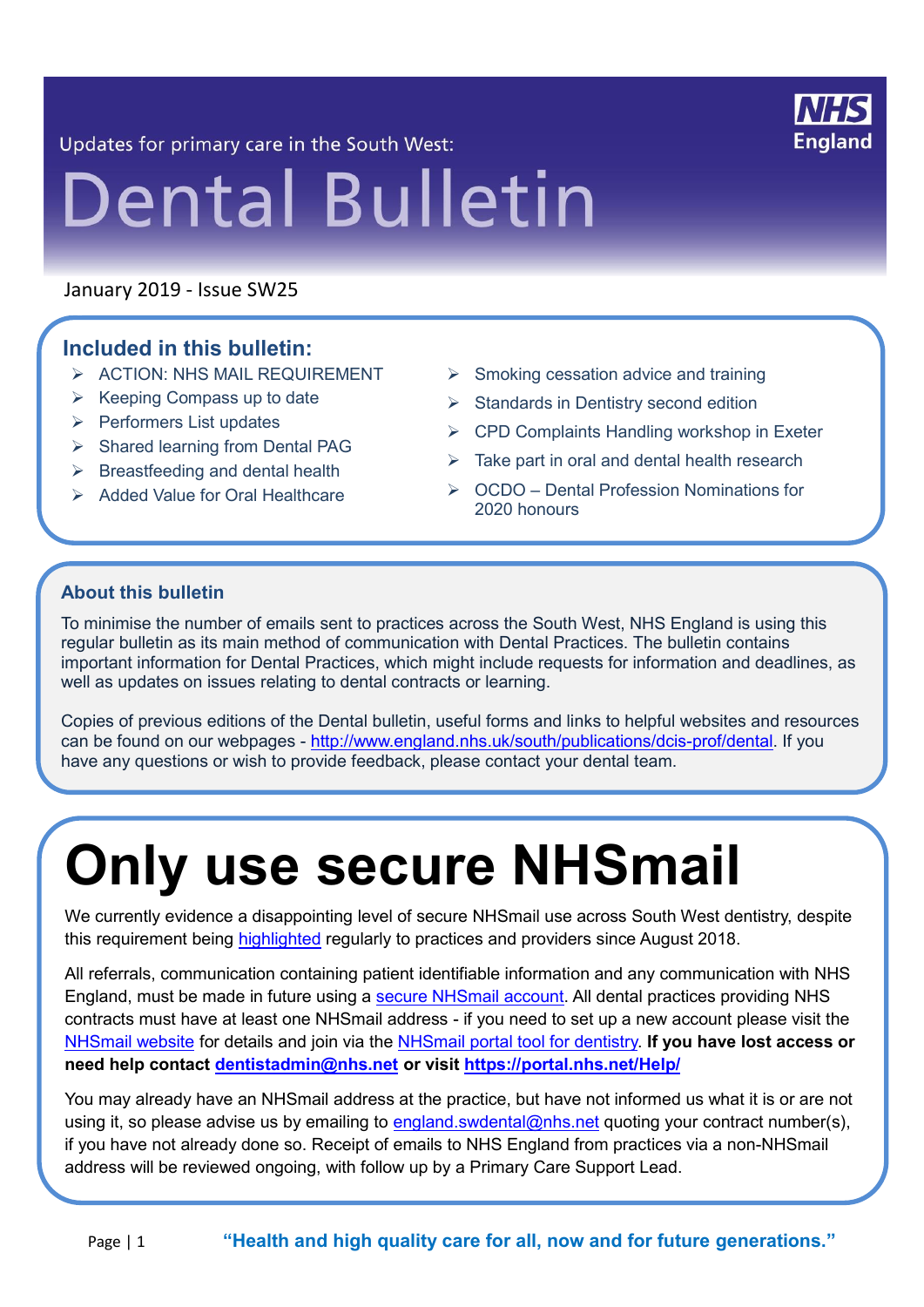#### **Keeping Compass up to date**

As a provider it is your responsibility to notify us of any changes that affect your contract.

Examples of such changes are the practice's contact details, practice manager changes, Compass user information, performer changes (new starters and leavers), Net Pensionable Earnings or equivalent (NPE/NPEE) changes.

In respect of NPE, it is particularly important to ensure that this is kept up to date as this has an impact for performers if they wish to claim statutory benefits such as maternity/paternity pay. It can also have an impact on claims for Death in Service benefit.

As we approach 18/19 financial year end, now is a good time to review your performer details on Compass and update any information. Once you submit the changes on Compass, notify us of the performer changes by sending your CAF form to [england.swdental@nhs.net.](mailto:england.swdental@nhs.net) The current form has the Authorisation Form on tab 1 and the pension allocations on tab 2 which must both be completed, matching the Compass changes, otherwise may be rejected.

The current CAF form in use and related guidance can be found at the NHSBSA dental services site:<https://www.nhsbsa.nhs.uk/compass/compass-help-and-guidance>

Here are some direct 'how to' links to some of the most common performer changes:

- [Adding a performer when they start](https://contactcentreservices.nhsbsa.nhs.uk/selfnhsukokb/AskUs_Dental/en-gb/11115/contract-management/41500/how-do-i-add-a-performer-to-a-contract)
- [Removing a performer when they leave](https://contactcentreservices.nhsbsa.nhs.uk/selfnhsukokb/AskUs_Dental/en-gb/11115/contract-management/48357/how-do-i-remove-a-performer-from-my-contract)
- [Changing the NPE/NPEE estimation of earnings](https://contactcentreservices.nhsbsa.nhs.uk/selfnhsukokb/AskUs_Dental/en-gb/9718/contract-creation-amending/37503/how-do-i-add-amend-estimated-net-pensionable-earnings-npe-net-pensionable-earnings-equivalents-npee)

All of these should be done in a timely manner to avoid bulk amounts of revision, queries and backdated payment adjustments that may impact performers or claim processing. The more accurate your records are prior to year end the less issues you will have to correct urgently, such as exceeding pensionable ceiling amounts, so please ensure Compass is up to date.

#### **Performers List updates – remember to advise changes**

In order to work as a dentist in NHS primary care services it is necessary to be included on the National Performers List (NPL). Once on the NPL a performer is required to notify NHS England of any change requiring amendment to the information recorded in a performer list as set out in Regulation 19 (1) in the National Health Service (Performers Lists) (England) Regulations 2013.

Information on how to apply to the NPL and how to keep NHS England informed of changes is contained at<https://pcse.england.nhs.uk/services/performers-lists/>

If you have any other queries relating to the performers list please direct them to [england.southwestperformerslist@nhs.net.](mailto:england.southwestperformerslist@nhs.net)

The performers list processes are due to change to an improved online service during 2019 and [further information](https://pcse.england.nhs.uk/about/what-s-changing/national-performers-lists-changes/) will be sent out to performers and practices in due course.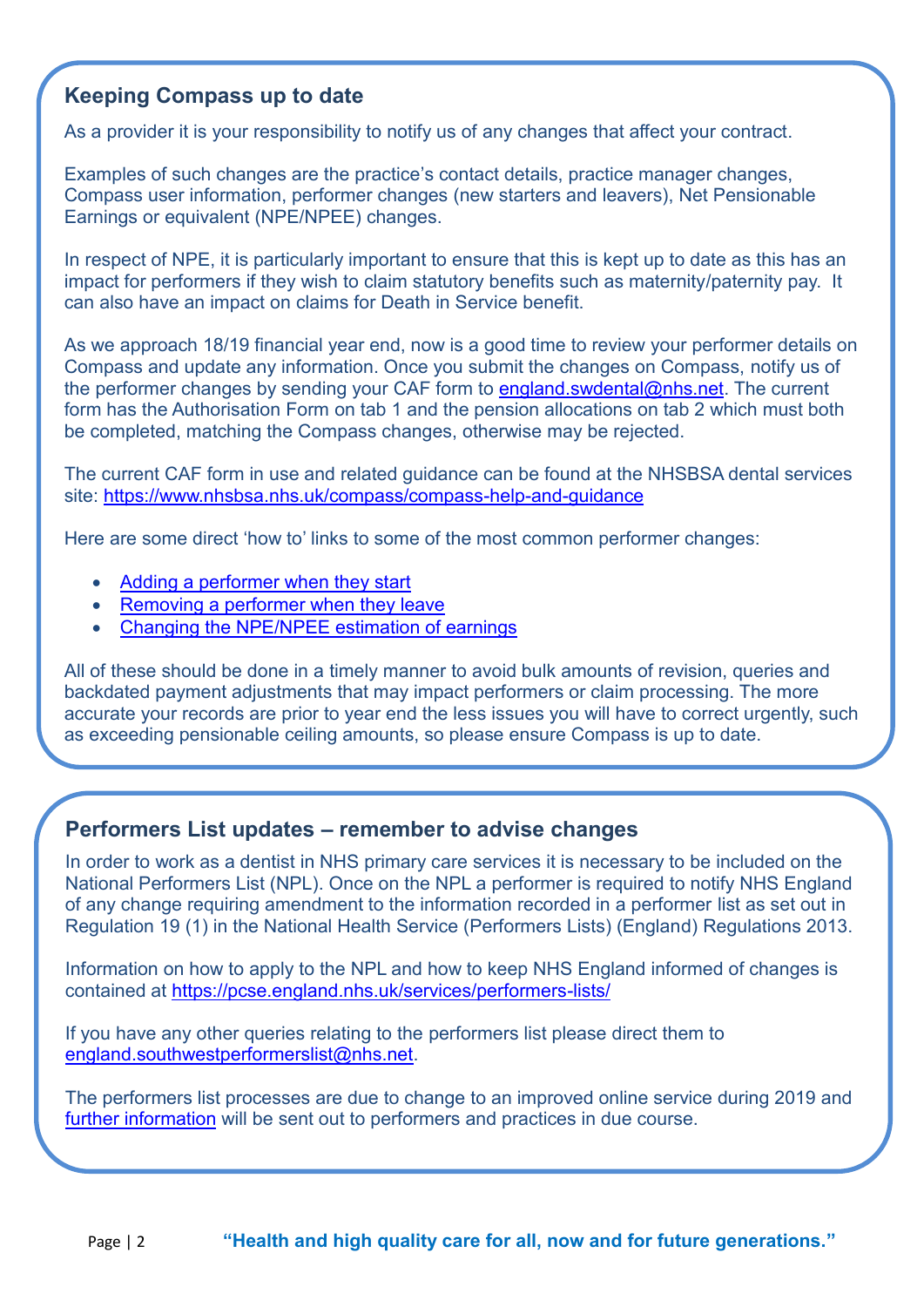#### **Dental Performance Advisory Group (PAG) 'bites'**

Please read the latest edition of Dental PAG Bites attached to this bulletin email. The PAG meetings are where concerns raised about dentists are reviewed, including information from serious incidents, SEAs and complaints.

Key learning is highlighted in this bitesize format and in this issue read about:

- Record keeping: If it's not documented there's no evidence that it happened!
- Accidental injection of Sodium Hypochlorite instead of LA
- The requirement to inform NHSE if your performance or conduct has been criticised during an inquest

#### **Breastfeeding and dental health – message from Public Health England**

Public Health England has published [a statement on breastfeeding and dental health.](https://www.gov.uk/government/publications/breastfeeding-and-dental-health) This includes the current evidence and core messaging for dental teams and healthcare professionals and features a new infographic. The key messages include:

- dental teams should continue to support and encourage mothers to breastfeed
- not being breastfed is associated with an increased risk of infectious morbidity (for example gastroenteritis, respiratory infections, middle-ear infections)
- breastfeeding up to 12 months of age is associated with a decreased risk of tooth decay
- exclusive breastfeeding is recommended for around the first 6 months of life − complementary foods should be introduced from around 6 months of age alongside continued breastfeeding
- the prevalence of breastfeeding in UK is low, with 34% of mothers still breastfeeding their child at 6 months and only 1% exclusively breastfeeding.

#### **Added Value for Oral Healthcare - ADVOCATE**

The ADVOCATE research project [\(Added Value for Oral Healthcare\)](http://www.advocateoralhealth.com/) has developed two questionnaires to explore dentists' attitudes towards delivering preventive advice and treatment in their daily practice and understand dentist's preferences for delivering prevention.

Please could you spare 10-15 minutes per questionnaire to help share UK dentist's attitudes and preferences towards prevention. The links to the two questionnaires are below:

Questionnaire on attitudes towards prevention:<https://online.ssisurveys.com/wix/p4520851.aspx>

Questionnaire on preferences for prevention: [https://evangelos-zormpas-advocate](https://evangelos-zormpas-advocate-project.shinyapps.io/dental_questionnaires/)[project.shinyapps.io/dental\\_questionnaires/](https://evangelos-zormpas-advocate-project.shinyapps.io/dental_questionnaires/)

If you have any questions or would like any more information please contact Heather Leggett: [h.leggett@leeds.ac.uk.](mailto:h.leggett@leeds.ac.uk)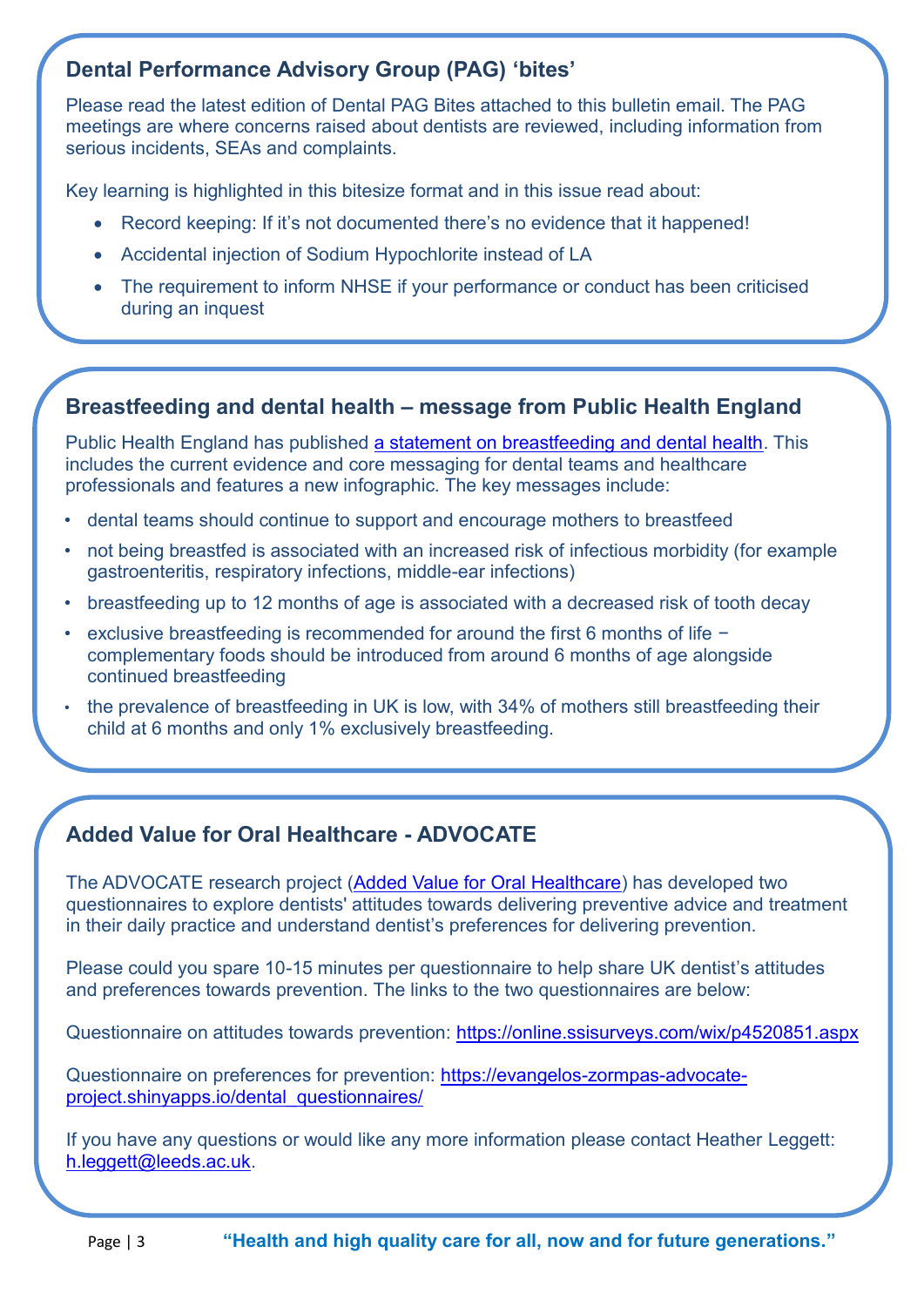#### **Smoking cessation advice and training**

The National Centre for Smoking Cessation and Training have adapted very brief advice on smoking for the dental setting, in partnership with Public Health England and MD Diagnostics.

Andy McEwen, Chief Executive of National Centre for Smoking Cessation and Training says: 'Addressing tobacco use with patients should be a priority for all members of the dental team and will result in improved oral health and outcomes for patients. It is important for dental professionals to be aware of simple techniques for motivating your patients who smoke to quit and informing them of the availability of evidence-based treatments such as quit smoking medications and behavioural support.'

The [dental VBA guidance document is available by clicking](http://www.ncsct.co.uk/publication_dental_vba.php?utm_source=Sign-Up.to&utm_medium=email&utm_campaign=27492-286595-Dental+VBA) here and covers:

- establishing smoking status (ASK)
- advising on the best way of quitting (ADVISE)
- responding appropriately to the patients' decision (ACT)
- use of CO monitors to compliment the delivery of VBA

Stop smoking services are available across the region to assist people who are looking for support, for example Smokefreelife Somerset (SFLS) which is provided by Somerset County Council. Information on the Somerset service is attached to this bulletin email, but others can be found by searching online or via trusts.

#### **Standards in Dentistry second edition**

A comprehensive collection detailing guidance and standards for primary dental care has been published by the Faculty of General Dental Practice (FGDP[UK]) in its second edition of [Standards in Dentistry.](https://www.fgdp.org.uk/guidance-standards/standards-dentistry) This second edition of the publication was carried out by a team at Peninsula Dental School by Ewen McColl, David Moles, Christopher Tredwin, Robert Witton and Lorna Burns, and its publication follows consultation with a wide range of national dental bodies.



This publication for general dental practitioners and their teams is a guide to personal or practice-based quality assessment and sets out specific standards covering many areas including consultation and diagnosis, paediatric dentistry, orthodontics, management of acute pain, periodontics, endodontics, removable partial dentures, complete dentures, minor oral surgery, implant dentistry, management of dental trauma, direct, coronal and root surface restorations, and indirect coronal restorations.

It also summarises almost 70 standard and guideline publications by the Faculty and 30 other organisations encompassing emergency dental care, examination and record-keeping, infection prevention and control, medical emergencies, medications management, oral health, pathology, patient information, practice management, prevention, radiography, restorative dentistry, risk management and communication, sedation, special care dentistry and staff training.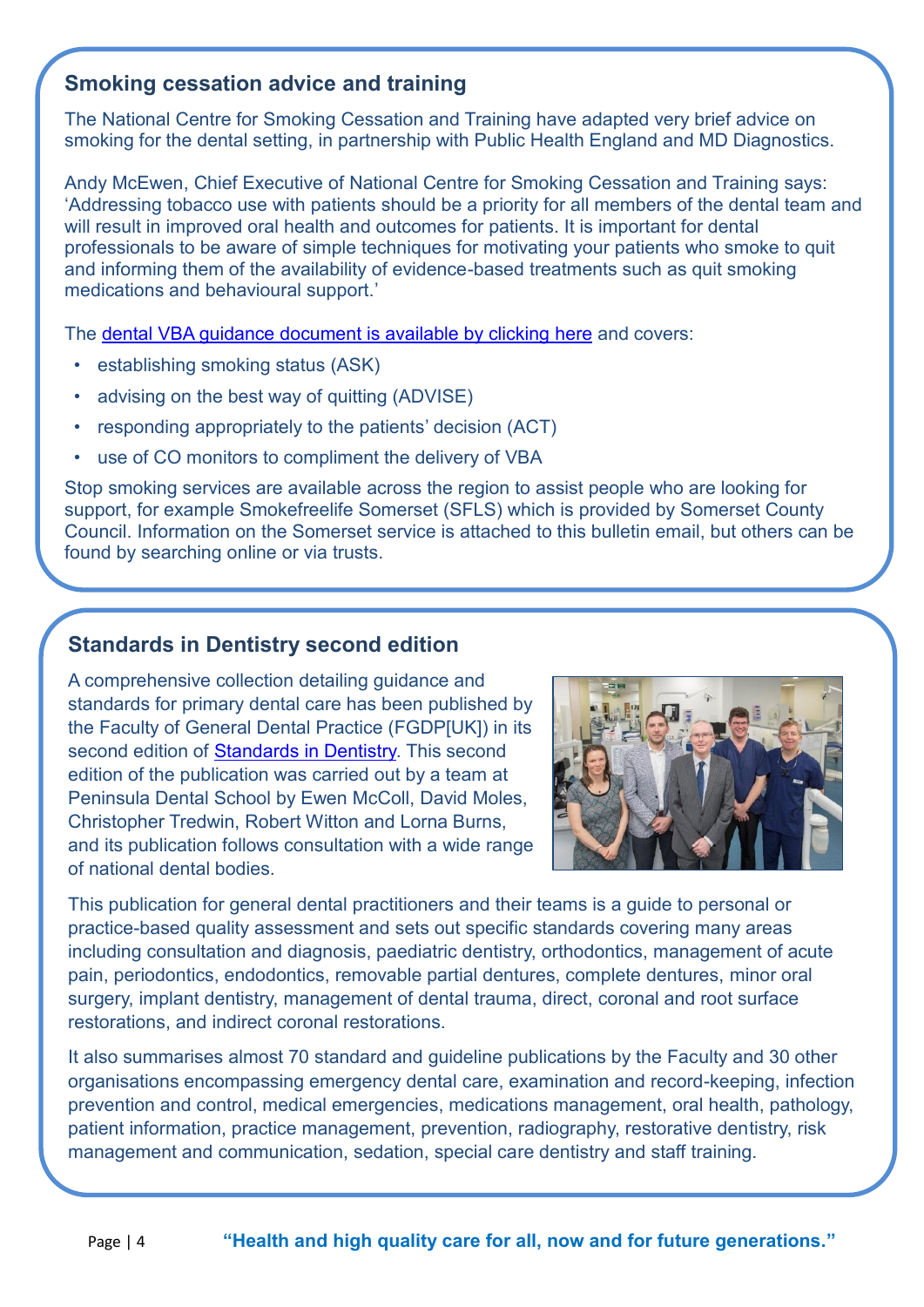#### **Free 3 hour CPD Complaints Handling workshop in Exeter**

NHS England's Experience, Participation, and Equalities team, invite you to dental training on a first come first served basis in Exeter on 13 March between 9:30-12:30 (morning session) and 14:00-17:00 (afternoon session).

More detail is in the advert attached to this bulletin but it covers:

- What triggers complaints and how to prevent them
- How your practice and NHS England fit into the overall complaints process
- How to manage and respond to a complaint effectively

To book a place, please contact [england.complaints-training@nhs.net](mailto:england.complaints-training@nhs.net) with details of the session you wish to attend, your practice name, role in the practice and GDC registration number where relevant.

#### **Take part in oral and dental health research**

From Professor David R Moles (Peninsula Dental School):

'In 2017 the National Institute for Health (NIHR) Clinical Research Network (CRN) Oral and Dental Health Specialty Group in collaboration with the Dental Schools Council and Public Health England, launched an initiative to identify unanswered questions relating to oral and dental health research from a patient, public and clinical perspective. Following a workshop held on the 12th December 2018, the [Top 10 research priorities for Oral and Dental Research](https://www.nihr.ac.uk/news/top-10-priorities-for-oral-and-dental-health-research-published/9910) were announced. These priorities are now becoming the focus for funding agencies and researchers.

If we are to answer these questions, we will need to have a network of dental professionals to carry out the research so NIHR CRN Oral and Dental Specialty Group is [conducting a survey](https://docs.google.com/forms/d/e/1FAIpQLSc0Ab-lq2E_EGOsygduOeZ6IOJFddq3TixgoDxcjP_xTzZh3Q/viewform) to:

- 1. Identify Dentists and Dental Care Professionals interested in taking part in research
- 2. Describe their practice characteristics and readiness to take part

I would therefore be grateful if you could complete this [short survey](https://docs.google.com/forms/d/e/1FAIpQLSc0Ab-lq2E_EGOsygduOeZ6IOJFddq3TixgoDxcjP_xTzZh3Q/viewform) to help understand the workforce currently available to develop and deliver oral and dental health research and how we can strengthen this. Even if you are not interested in taking part in research, please just answer the first three questions so that we can gain a sense of the proportion of colleagues who are interested. If you have any questions about the survey or have problems accessing the link to the form please contact Shamaila Anwar (NHR Specialty Cluster Manager for Oral and Dental Health) at [crnoraldental@nihr.ac.uk.](mailto:crnoraldental@nihr.ac.uk) The [survey](https://docs.google.com/forms/d/e/1FAIpQLSc0Ab-lq2E_EGOsygduOeZ6IOJFddq3TixgoDxcjP_xTzZh3Q/viewform) will close on the 28th Feb 2019.

This initiative has been strongly endorsed by the Chief Dental Officers of the four UK home nations, the Faculty of General Dental Practitioners, Dental Schools Council and the British Society for Oral and Dental Research.'

#### **OCDO – Dental Profession Nominations for 2020 honours**

A letter from the Office of the Chief Dental Officer is attached to this bulletin regarding the Dental Profession Nominations for New Year 2020, along with DHSC guidance on completing the form and some tips on drafting the citation. Nominations should be with the OCDO by **1st March 2019.**